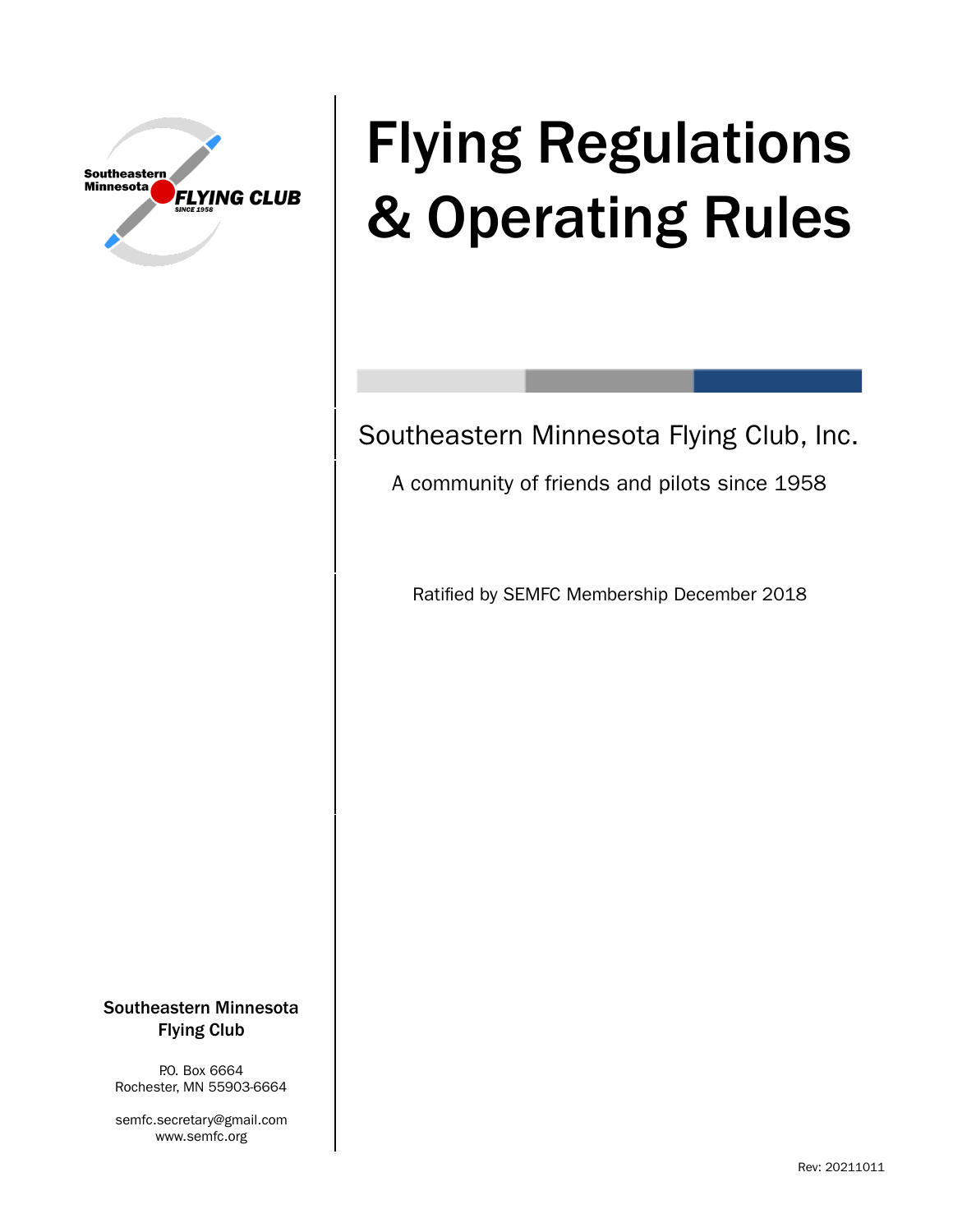# INDEX

| <b>SECTION 1: FLYING REGULATIONS</b> |                                                                         |                |
|--------------------------------------|-------------------------------------------------------------------------|----------------|
|                                      | <b>SECTION 2: OPERATING RULES</b>                                       | $\overline{4}$ |
|                                      | 2.1 Responsibilities                                                    | 4              |
|                                      | 2.2 Pilot Proficiency                                                   | 5              |
|                                      | 2.3 Scheduling                                                          | 5              |
|                                      | 2.4 Maintenance                                                         | 6              |
|                                      | 2.5 Membership Fee, Equity, Monthly Dues, Aircraft Rates & Remuneration | 6              |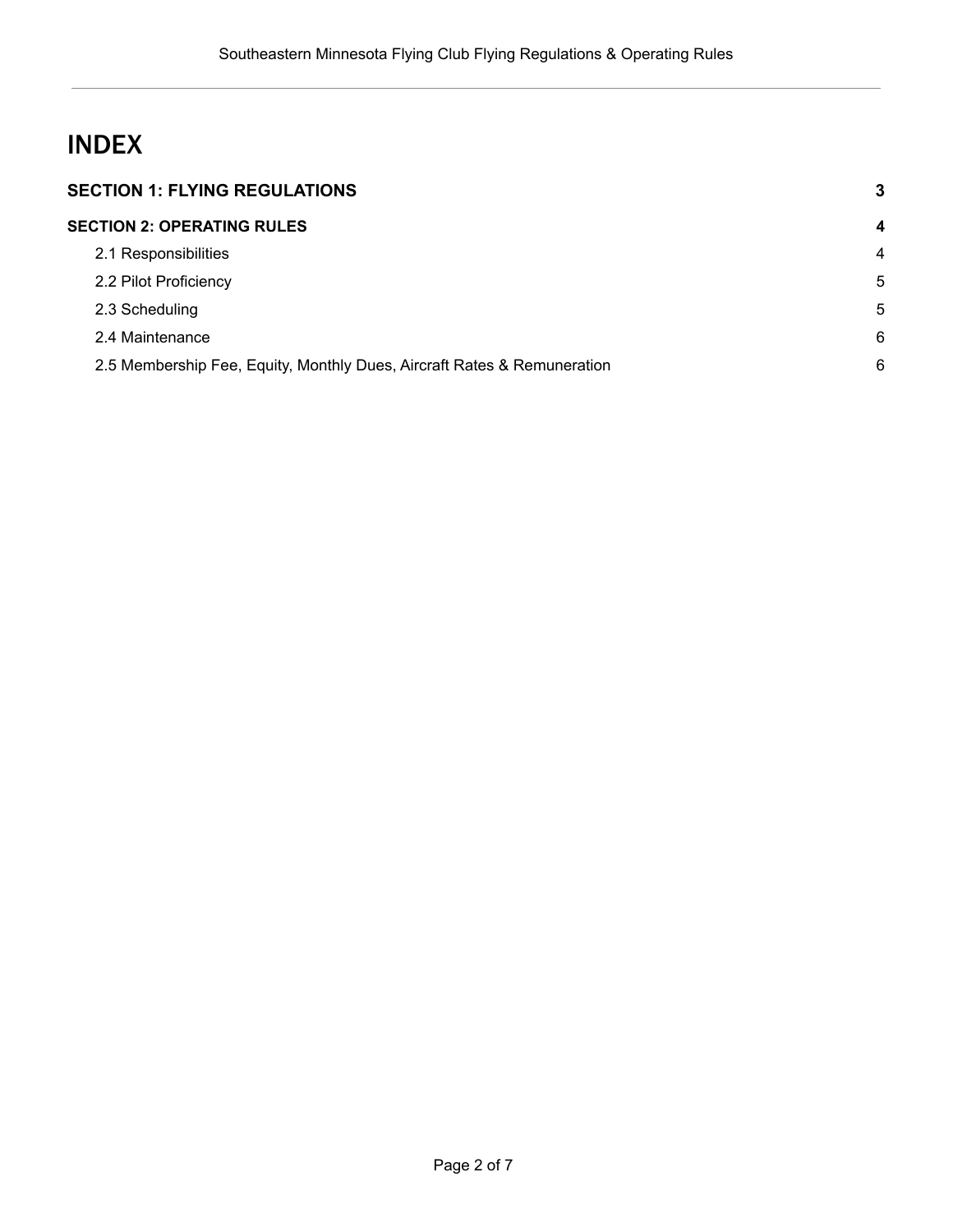## <span id="page-2-0"></span>SECTION 1: FLYING REGULATIONS

The Southeastern Minnesota Flying Club Flying Regulations are provided to give each member detailed information and guidance on rules to which to adhere.

NOTE: We want to make certain Members realize these regulations are to enhance the safety and comfort of the pilots.

- I. All flying shall be done in strict compliance with existing Federal Aviation Regulations (FARs), Mn/DOT Office of Aeronautics Regulations, and this Club's Regulations.
- II. Particular attention should be given to the following:
	- A. **Student Pilots:** each flight shall have the specific approval of a pilot holding a valid current Certified Flight Instructor's (CFI) certificate issued by the Federal Aviation Administration (FAA) as specified in Part 61 of the FARs.
	- B. **Flight Review:** no member of the Club shall fly Club aircraft as a pilot-in-command unless such member has completed subject flight review as specified in Part 61 of the FARs.
	- C. **Chemical Usage:** no member shall use any of the Club aircraft while under the influence of alcohol or illegal or non-FAA-approved drugs. Determination as to whether the member was under such influence or not shall be made by the Board of Directors, and its decision shall be final. Any member found guilty of this rule will be expelled from the Club, fined an amount equal to her/his Equity value, and all indebtedness will be due immediately.
- III. All members, regardless of previous experience, will be required to check out in each type of Club aircraft as pilot-in-command. Each check flight must be made with a Club-approved CFI. It is expected that pilots will familiarize themselves with unique equipment in individual aircraft.
- IV. Minimum requirements for flying Club aircraft are defined by the Board of Directors. These requirements are listed in Table A. The Board of Directors may at any time require proof of flight time, flight check, current medical, and Flight Review.
- V. Aircraft owned by the Club shall be flown by:
	- A. Members of the Club who meet the following requirements:
		- 1. Hold a current medical certificate (unless a pre-solo student pilot);
		- 2. Comply with Flight Review requirements;
		- 3. Have received a check ride from, and written approval by, a Board-approved CFI in the same type of aircraft to be flown.
	- B. Commercial pilots in the employ of an FAA-approved aircraft repair station in connection with the inspection or repairs to be or that have been performed on a Club aircraft.
	- C. Any FAA Inspector or a Board-approved CFI for the purpose of instructing a Club member.
- VI. No aircraft owned by the Club shall be operated for hire, although a member may accept an offer to share the cost of a flight made for common interest. Particular care must be taken to ensure that such a flight cannot in any way be construed as a charter operation.
- VII. Landings: except in cases of emergency, no member shall land a Club aircraft at any but established airports as shown on a current sectional aeronautical chart.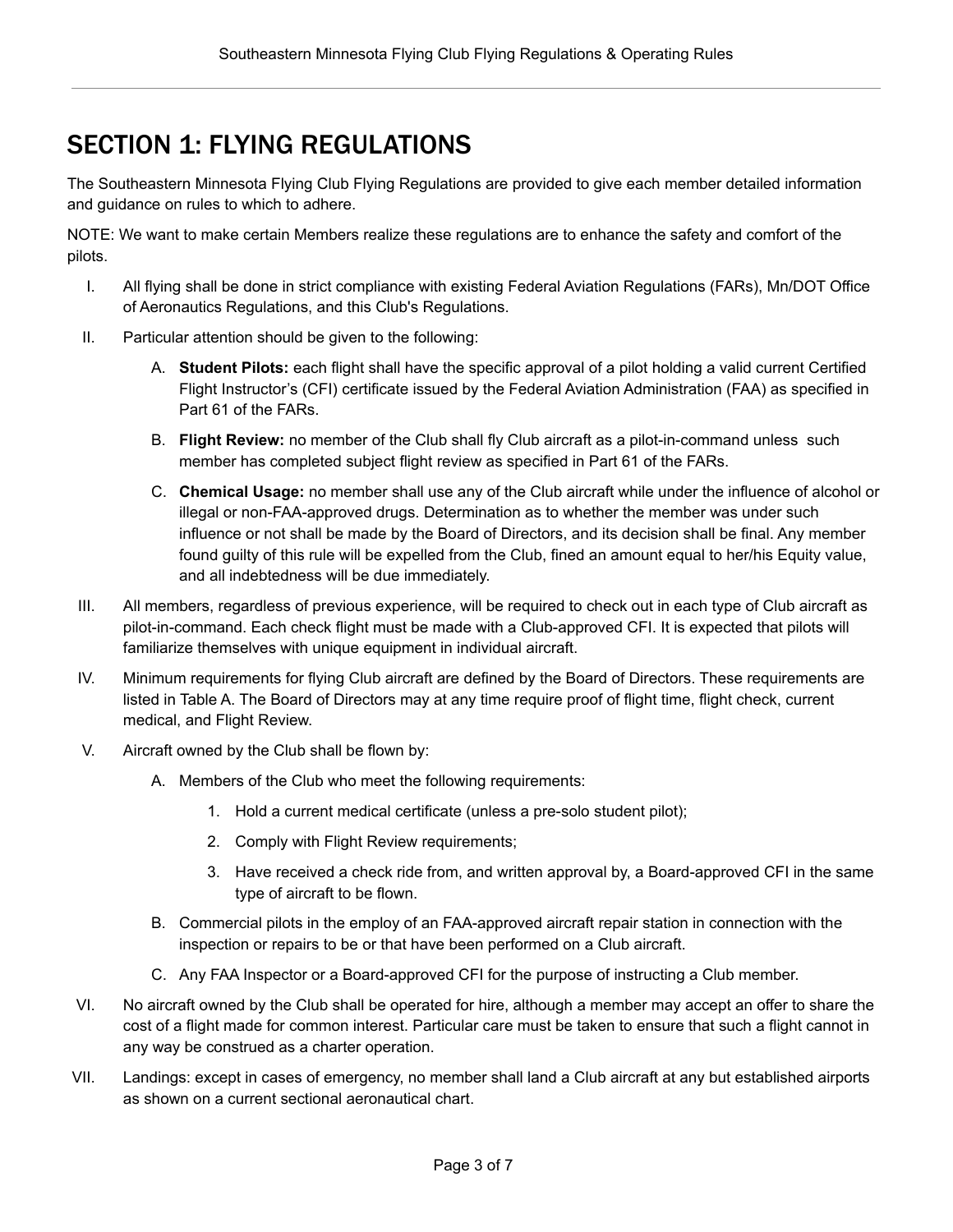- VIII. Proper care of aircraft is to be exercised at all times, particularly when traveling away from KRST and when hangars are unavailable.
- IX. Any temporary aircraft operating restrictions or limitations shall be described in writing and shall be posted on AircraftClubs.com. Such restrictions or limitations become the Temporary Flying Rules for that aircraft and must be observed.
- X. Each member shall submit any pertinent information required by the Board of Directors (e.g., access card number).
- XI. The following regulations must be followed:
	- A. Check the aircraft maintenance log sheet and AircraftClubs.com to become familiar with any known maintenance discrepancies.
	- B. Perform complete, appropriate pre-flight planning (personal safety limits, aircraft, weather, destination, etc., as defined in the latest FARs) before flying.
	- C. Check the previous entry on the aircraft time log sheet, making sure it agrees with the hour meter on the tachometer.
	- D. Check the maintenance log sheet for the time of the next oil change. If projected flight time will exceed the time for the next oil change by five (5) hours of more, the oil must be changed before flying the aircraft. Call the Maintenance Officer for assistance if you are not qualified to change oil. A fixed base operator (FBO) should perform oil changes that come due on a cross-country flight. Inform them that the aircraft is equipped with a quick-drain. Members failing to do so will be charged for the cost of the labor to remove the cowling.
	- E. At the end of each flight, fill each gas tank to the neck. Use the credit card system at the fuel pump to fuel the airplane. If the credit card system is not useable, the tanks must still be filled. The local FBO will fill the tanks; however, payment for the fuel used must be made directly to the FBO. Do NOT charge fuel to the Club. Club Members will get a discount on the price per gallon when the credit card system is not usable if you ask for it.
	- F. Taxi the aircraft to the hangar, and put it away unless another member is waiting to fly immediately.
	- G. Fill out the aircraft log sheet. Enter the date, name and the tach hour reading on the line next to the last entry. Figure the total flying time and enter it on the log. Indicate any oil added.
	- H. On the Cessna 172, place the fuel tank selector on Right or Left tank to prevent siphoning.
	- I. Note any maintenance problems in the aircraft's Squawks section on AircraftClubs.com and notify the Membership and appropriate Maintenance Officer as soon as possible.

## <span id="page-3-0"></span>SECTION 2: OPERATING RULES

The Southeastern Minnesota Flying Club Operating Rules are provided to give each Member detailed information and guidance on: Responsibilities, Pilot Proficiency, Scheduling, Maintenance, and Membership.

## <span id="page-3-1"></span>2.1 Responsibilities

As a member of the Southeastern Minnesota Flying Club, you are a pilot-owner. You share with other pilot-owners an ownership in each aircraft. With ownership comes responsibility for aircraft maintenance and upkeep. If each pilot-owner does her/his share, then we can continue to fly clean, neat, well-maintained, safe aircraft at minimum cost.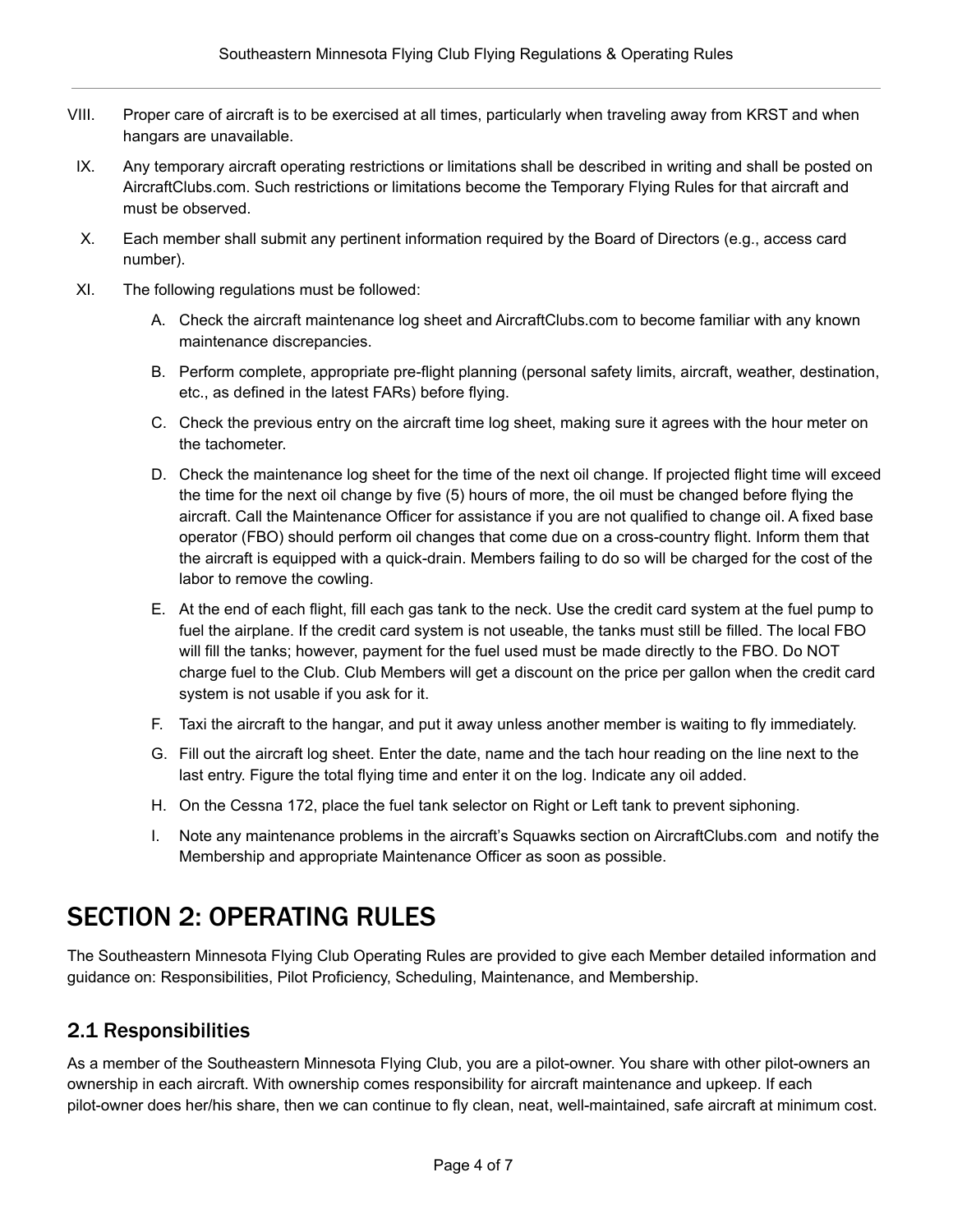There are several actions each of us must take to ensure availability of first-class aircraft that we can be proud to fly. Your compliance with these Operating Rules will make Club membership safer and more enjoyable for you and others.

#### <span id="page-4-0"></span>2.2 Pilot Proficiency

Each member shall fly as pilot-in-command in a Club airplane at least once every 90 days. If a member does not fly a Club plane within a 90-day period, s/he must schedule flight time in a Club airplane with a Club-approved CFI who will assess the member's flying proficiency.

## <span id="page-4-1"></span>2.3 Scheduling

- A. No member may fly a Club aircraft without having reserved time for the flight with the Club scheduling system.
- B. It should be thoroughly understood that the proper use of the reservation feature provided is the key to successful cooperative operation, maximum use of the aircraft, and maximum utility to all the members.
- C. By creating a reservation, you are declaring to the other members that the aircraft is assigned to your custody for the period reserved. Therefore, you should be careful to follow these rules:
	- a. Reserve precisely the time you intend to use the aircraft including the time for a preflight inspection, the flight, and refueling.
	- b. Cancel as soon as you know you cannot keep a reservation, regardless of reason, including weather. Do not assume that in inclement weather the aircraft will not be needed for instrument flights or maintenance. Adjust your reservation if you find you will be delayed in leaving.
	- c. If any member does not show up within thirty (30) minutes after the start of her/his scheduled flying time, any other member may use the remainder of that scheduled time. However, before the aircraft is taken in such a situation, the aircraft scheduling system MUST be notified (i.e., schedule Standby for the aircraft).
	- d. No member shall intentionally keep Club aircraft beyond the time scheduled by her/him. If return of the aircraft is unavoidably delayed, notify the scheduling system and the Maintenance Officer.
	- e. A pilot taking a Club aircraft away from the home field is responsible for returning it to the home field. If the plane is left at another location for reasons other than mechanical failure, it must be returned to the home field within twenty-four (24) hours after the arrival of safe flying weather unless the pilot arranges an extension with the Board of Directors. The pilot must pay any charges, including flying time, incurred by the Club to return the aircraft to the home field.
	- f. Any member scheduling an aircraft for more than fourteen (14) days must contact the Board of Directors to discuss intended use of the aircraft. The Board of Directors will approve the schedule if the intended use of the aircraft is not detrimental to the overall operation of the Club.
	- g. Any member scheduling an aircraft for more than nine (9) continuous days may not make another schedule of more than three (3) continuous days until the longer schedule has been flown, canceled, or the member has contacted the Board of Directors and discussed the intended use of the aircraft. The Board of Directors will approve the schedule if the intended use of the aircraft is not detrimental to the overall operation of the Club.
	- h. The Board of Directors reserves the right to review any scheduled flight where the aircraft will be hangared overnight away from the Club's rented space. Future schedules may be prohibited if it is determined that the reservation unfairly limits access to the aircraft by the majority of Club members.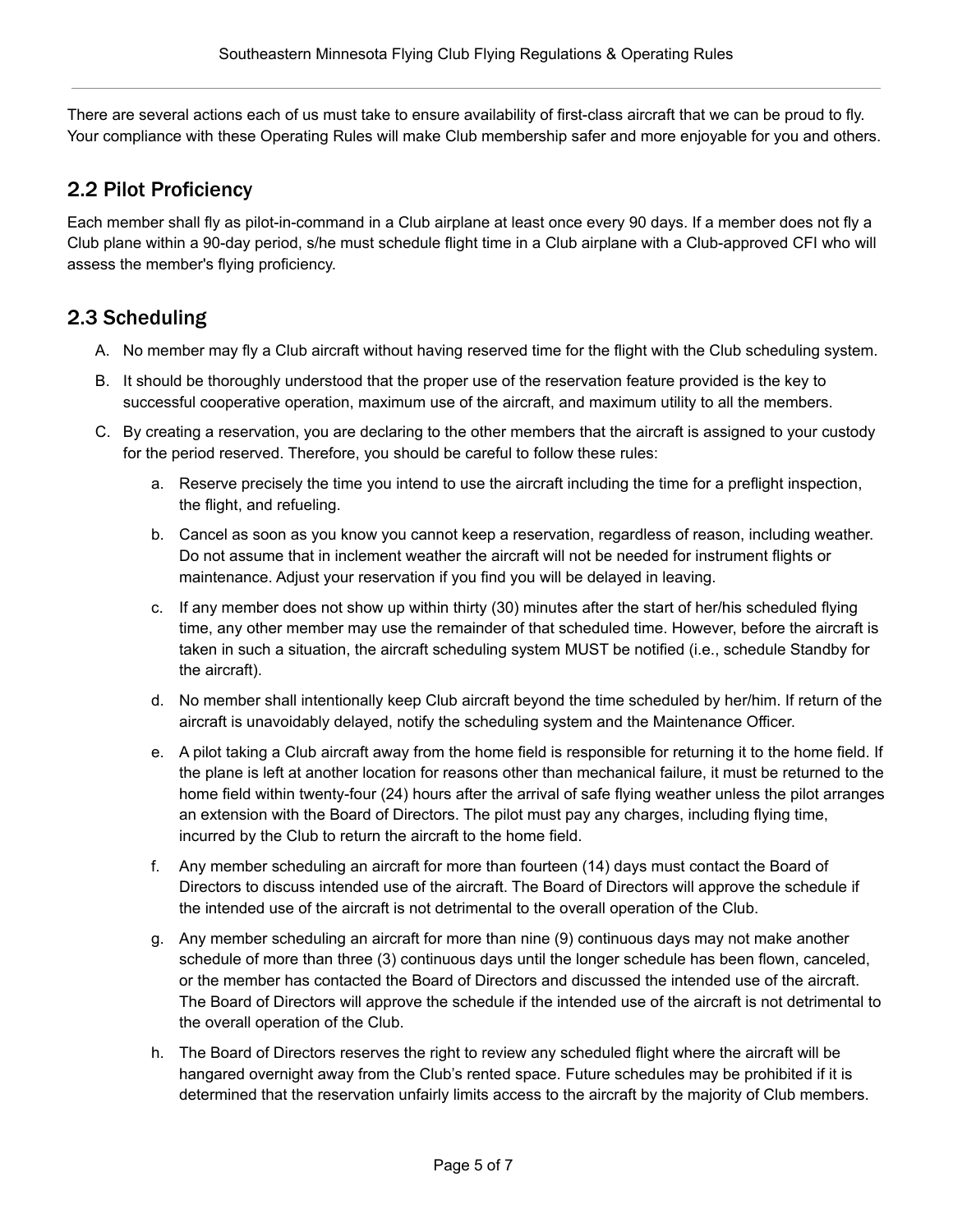#### <span id="page-5-0"></span>2.4 Maintenance

- A. Maintenance of aircraft held and operated by the Club shall be at all times under control of the Board of Directors.
- B. The Board of Directors shall first authorize all major repairs and alterations of aircraft held and operated by the Club.
- C. Flights made for the purpose of ferrying aircraft to or from locations for maintenance shall be conducted at Club expense. This also shall apply to the second aircraft used to return the pilot of the first aircraft to the home base if the trip is solely for that purpose.
- D. Costs of flights associated with maintenance of the aircraft, including fuel, are paid for by the Club.
- E. Repairs away from the home field:
	- a. Necessary services and minor repairs will be reimbursed at cost. Repairs costing more than \$250 must be approved by a member of the Board of Directors or by a Maintenance Officer.
	- b. Any expense statements shall be turned in promptly with the remittance for the period involved.

#### <span id="page-5-1"></span>2.5 Membership Fee, Equity, Monthly Dues, Aircraft Rates & Remuneration

- A. All new Members will pay a Membership Fee of \$500. In the case of a family membership, all members after the first will pay \$25. This Fee is not part of the Equity and is not refundable.
- B. New Members are required to remain Members for at least 90 days, unless the Board of Directors approves otherwise.
- C. Equity Fees and Monthly Dues are shown in Table A (these data may be superseded by publication of figures in the Club Newsletter).

| <b>Type of Member</b> | <b>Equity</b>                                     | <b>Monthly Dues</b>        | <b>Remarks</b>                                                                                                                                  |
|-----------------------|---------------------------------------------------|----------------------------|-------------------------------------------------------------------------------------------------------------------------------------------------|
| Active                | \$500.00                                          | \$89.00<br>(including tax) |                                                                                                                                                 |
| Family                | None                                              | \$44.50<br>(including tax) | Can schedule only one plane at a time                                                                                                           |
| Student               | \$500.00                                          | \$89.00<br>(including tax) | A student is a person who may or may not<br>hold an active student pilot certificate but who<br>has not yet earned a private pilot certificate. |
| Inactive              | See Active, Family,<br><b>Student or Academic</b> | \$0.00                     | Only for unusual situations (e.g., active<br>military duty, temporary job assignments)                                                          |
| Suspended             | \$500.00                                          | \$89.00<br>(including tax) | Not eligible to schedule aircraft.                                                                                                              |

#### **Table A. Equity and Monthly Dues**

D. Persons who are enrolled at least half time in an accredited secondary or undergraduate post secondary education program may qualify for a reduced Academic tier Equity Fee of \$100. Academic tier members are required to pay the full Equity Fee balance when their education program enrollment ends.